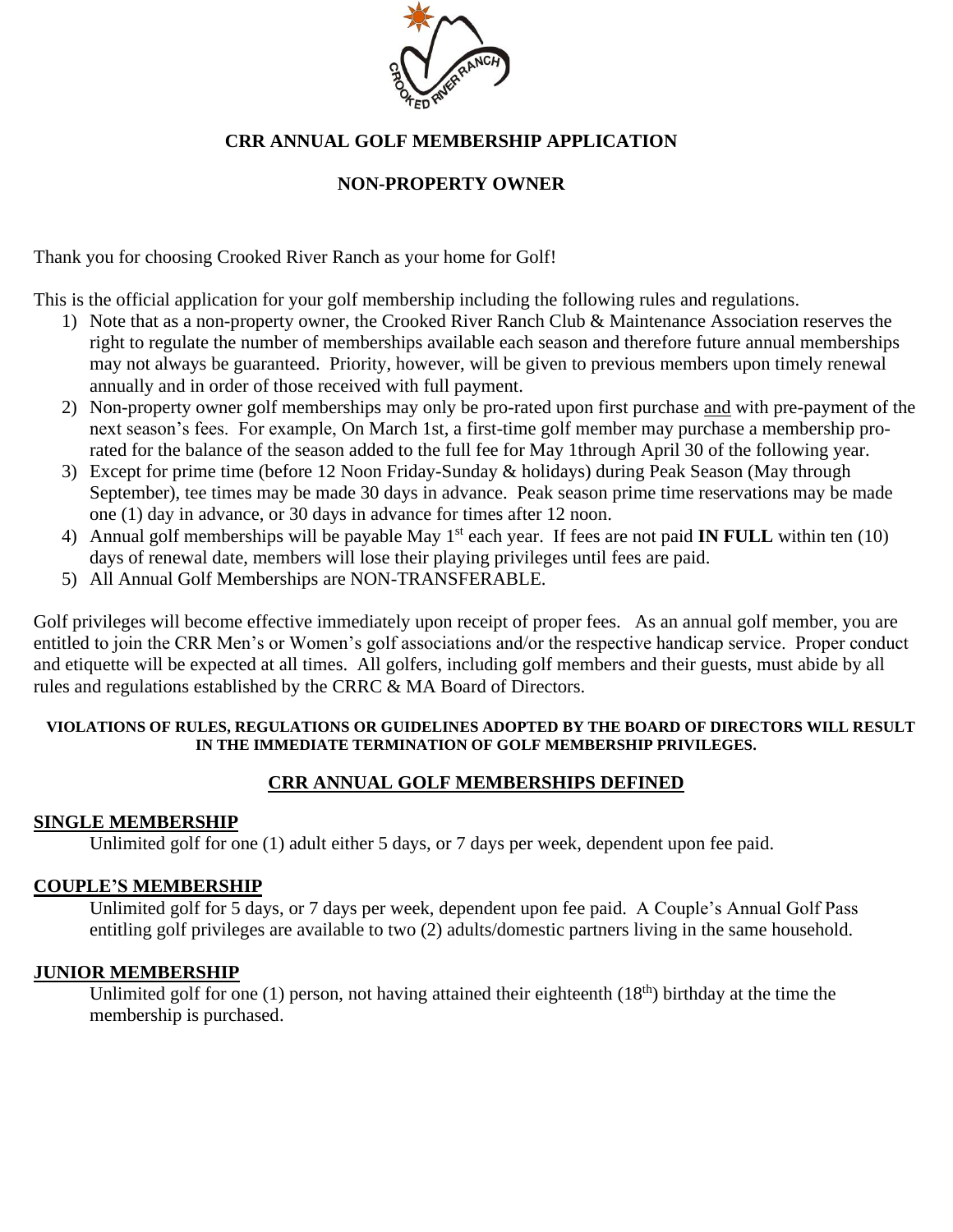

### CRR ANNUAL GOLF MEMBERSHIP NON-PROPERTY OWNER REGISTRATION FORM

Current (May 1 through April 30) Annual golf pass prices inclusive of partial driving range privileges, not including independent family members or guests, are as follows:

| Single 7-Day \$1,199 | Couple 7-Day \$1,535 |  |
|----------------------|----------------------|--|
| Single 5-Day*\$999   | Couple 5-Day*\$1,325 |  |
|                      |                      |  |

**(Five Day Passes are good for play Monday-Friday, except for holidays)**

| Note: Cash and checks are preferred; a 3% Surcharge will be applied to Annual Fees paid by credit card. |                |  |  |  |
|---------------------------------------------------------------------------------------------------------|----------------|--|--|--|
|                                                                                                         | Total Amount   |  |  |  |
| Pass holder $#1$ $\qquad \qquad$                                                                        | Pass holder #2 |  |  |  |
| E-Mail Address                                                                                          |                |  |  |  |
| Telephone                                                                                               |                |  |  |  |

Please complete and return this form with full payment to the CRR Golf Course or Mail to CRR Golf Course, 5195 SW Clubhouse Rd, Crooked River Ranch, Or. 97760. For additional information, please call the CRR Golf Shop at 541-923-6343.

By signing and submitting this registration form with full payment I (we) agree to abide by and observe the regulations as outlined above.